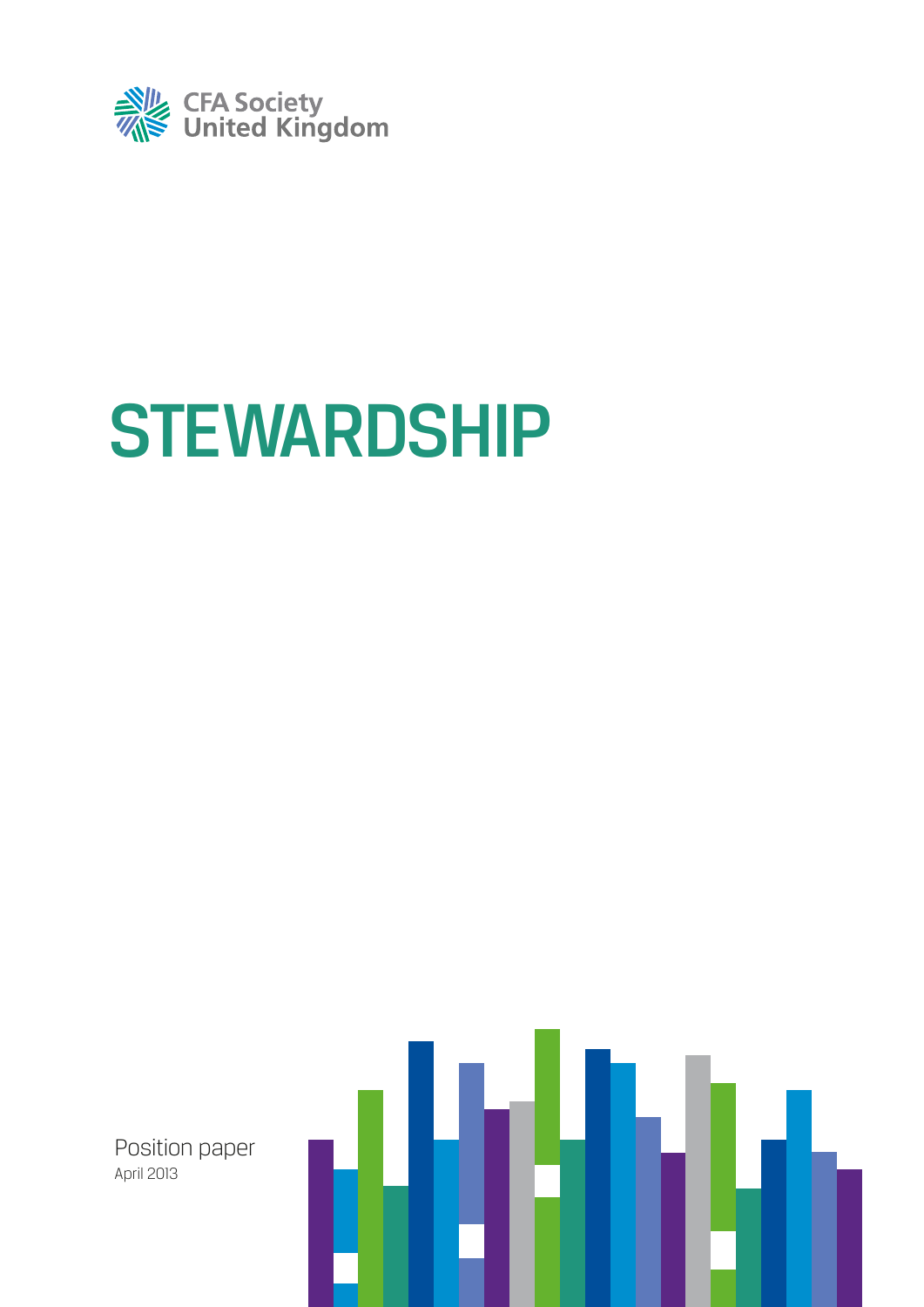# **stewardship**

This paper describes CFA UK's views on investment professionals' obligations to their clients – it describes the behaviour that investment professionals should follow to act as good stewards of client assets.

- » Be clear about the principal
- » Understand your responsibilities to the client and to the profession and operate in such a way that you can meet those responsibilities
- » Understand your client, help them to establish sensible and appropriate expectations and meet those expectations

The purpose of the paper is to give members guidance on how best to practice good stewardship of client assets; to help clients and consultants learn how investment professionals understand stewardship; and to encourage high ethical and professional standards in relation to stewardship.

The paper is relevant where the investment professional acts as an agent (on behalf of the client – the principal) and is particularly applicable where the investment professional has a direct relationship with the client (whether retail directly, retail represented by a fund's directors or institutional).

#### **PREFACE**

Investment professionals have a duty to earn and hold the trust of those for whom they act. While investment professionals are contracted as agents, the profession should set a higher standard for the discharge of their duties; stewardship. Stewardship is a succinct expression of the duty of care experienced by investment professionals. This paper summarises the nature of stewardship and makes recommendations that investment professionals seeking to act as good stewards are advised to follow.

'*I believe that the next generation of leaders in finance will be defined...by the stewardship they exercise as fiduciaries and the responsibility they demonstrate to their communities.*'

*John Rogers, CFA, Chief Executive, CFA Institute*

Stewardship and fiduciary duty are not synonymous. A fiduciary is legally required not to place itself in a position where its interests conflict with its client's interests or to profit from its own position at its client's expense. A fiduciary also must not take on another client whose interests might conflict with those of

its existing client. The fiduciary has a duty of undivided loyalty.

These fiduciary duties are suitably burdensome for the circumstances in which they are required, but good stewardship is a more realistic objective for investment professionals, carries a lower cost and is a more appropriate standard for clients to impose and expect.

### **INTRODUCTION**

Investing involves clear responsibilities and a duty of care to clients. The understanding that the clients' interests must always come before our own is a fundamental tenet for CFA Institute and CFA society members. This shared belief is clearly expressed in CFA Institute's Code of Ethics and Standards of Professional Conduct which all members annually commit to abide by. These standards are required of investment professionals precisely because investment is a profession, not a business.

A profession<sup>1</sup> is characterised by the existence of a body of individuals:

» identifiable by reference to some register or record;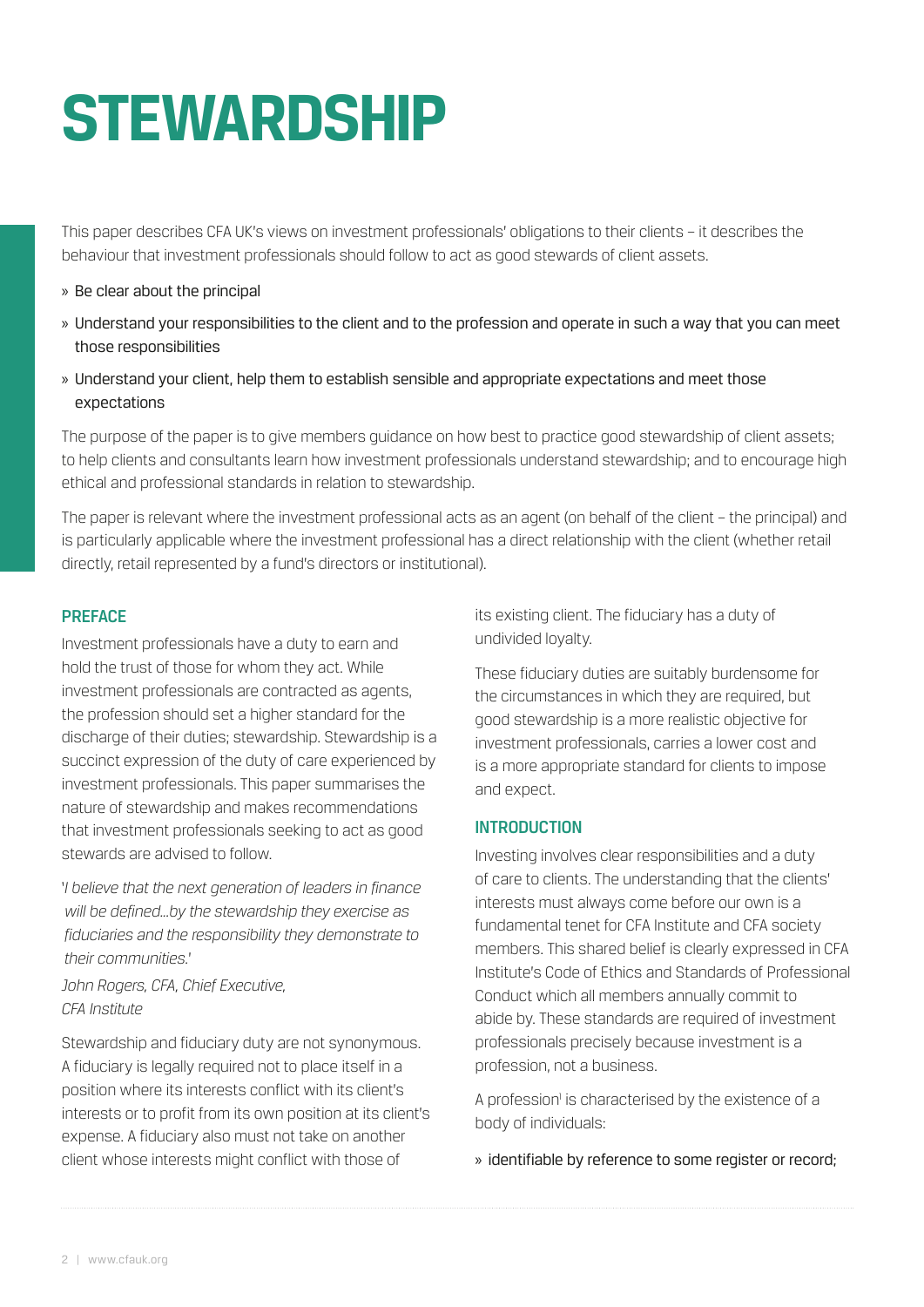- » recognised as skilled in a field in which the public needs protection against incompetence (the standards and learning being prescribed by the profession itself);
- » holding themselves out as serving the public;
- » voluntarily submitting themselves to standards of ethical conduct beyond those required of the ordinary citizen by law; and
- » undertaking to accept responsibility to their clients and to their profession.

The investment profession's service to the public comes in two forms: service to society (the public in its collective form) and service to the public as a set of clients (the public individually). The investment profession serves society by assisting in intermediation of savings and the efficient allocation of capital. The investment profession serves individual clients (retail or institutional) by helping them to invest their assets so as to meet their current and projected liabilities<sup>2</sup> or such other objectives as the client may have set. This paper does not dispute that there are societal issues related to the allocation of capital (such as are dealt with in the FRC's Stewardship Code<sup>3</sup>), but this note is concerned with the profession's service to the public as clients.

#### Serving clients through stewardship

Stewardship implies a willingness to do the right thing without expecting immediate reward. The key concept is that doing a good job comes first and will lead to reward, rather than the first priority being to grow profits or assets. We cannot ignore the reality that investment management firms need to be durable (and, therefore, economically successful) if they are to serve clients well over time, but the pursuit of business success should not be placed ahead of the pursuit of excellent work on our clients' behalf. 'Business success should be a consequence of excellent client service<sup>4</sup>.

Alongside investing client assets and ensuring the careful and appropriate management of those assets, stewardship of client assets involves various other duties of care. One of these is delivering on the commitments that we make in relation to our advice and actions. We need to be clear about what is achievable and the risks that will be taken in pursuing returns. We also need to be clear about the

additional risks – besides investment risk – which asset management involves, such as liquidity risk or counterparty risk. Where the concept of stewardship is properly embedded within an investment management organisation, the firm is aware of the importance of clear, relevant and frequent communication between them and their clients.

Wrapped up in the concept of stewardship is an expectation that the obligation is sustainable over time. There is also an associated set of ideas along the lines that stewardship of assets implies obligations to other stakeholders (such as responsibilities to investee companies – through attention to governance issues – and social obligations such as environmental stewardship), but as stated earlier, this aspect of stewardship is not addressed in this paper.

There are five key elements in a stewardship approach that we should expect of investment professionals:

- » Clarity about the principal
- » Understanding your responsibilities to your client and to the profession
- » Understanding your client
- » Establishing client expectations
- » Meeting expectations

These elements are applicable to investment professionals working across the entire value chain. For example, investment analysts need to understand the requirements of the investment managers for whom they generate research and know well their professional responsibility to provide objective, independent, rigorous analysis. Investment advisers must take care to assess their clients' needs, then to establish suitable expectations and to meet them. Product developers should ensure that their work will serve clients' needs and will do so with sufficient transparency and disclosures to be properly assessed.

While the characteristics of good stewardship apply broadly to all investment professionals, their most obvious representation is in the relationship between the investment manager and the investing client.

<sup>&#</sup>x27; Law Society evidence to the Royal Commission on Legal Services, 1978.<br><sup>2</sup> Ethics and the investment profession, Ethics in Practice by Philip Lawton, CFA ©2005 by CFA Institute<br><sup>3</sup> http://www.fr.c.org.uk/images/uploaded/d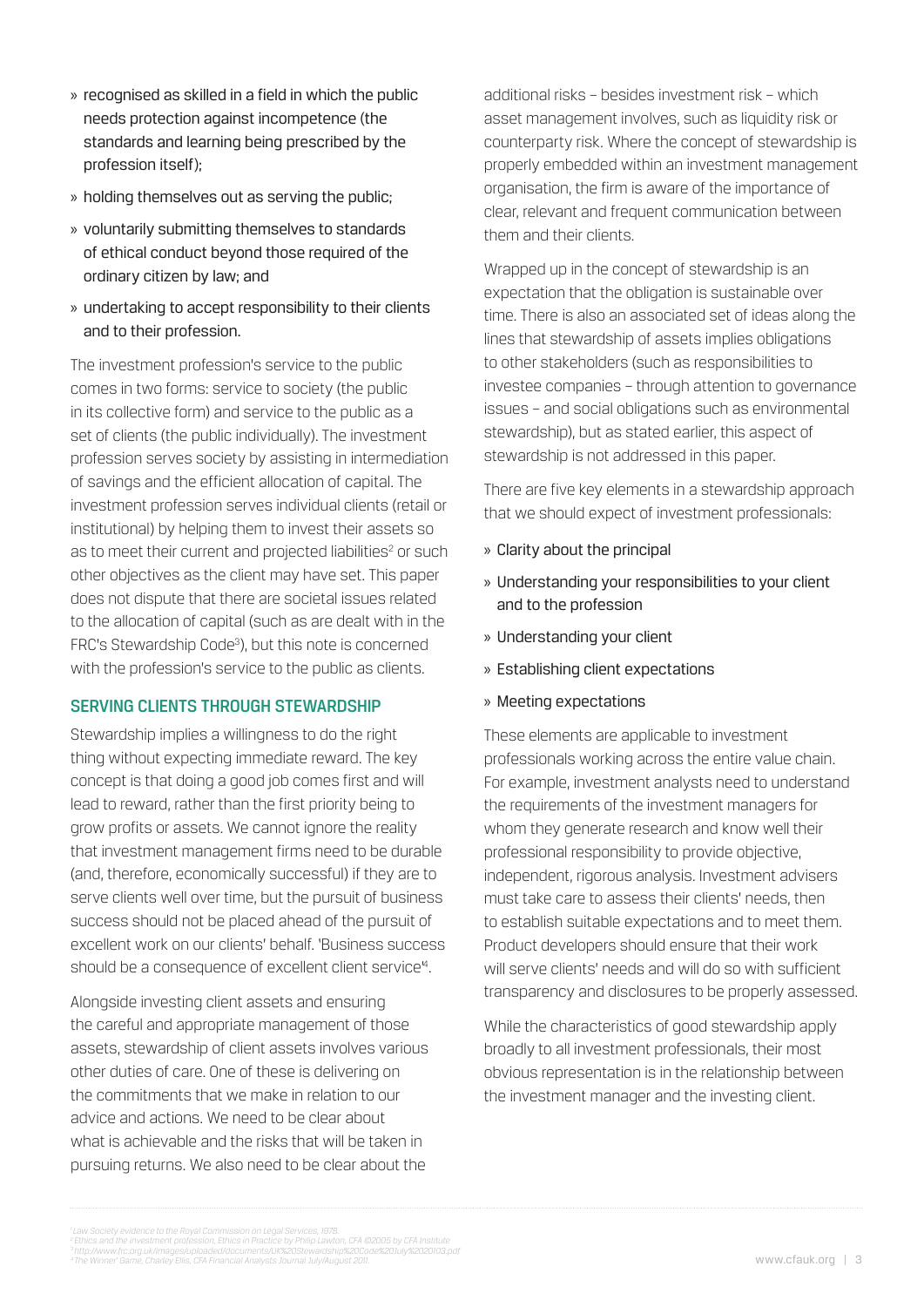*The Financial Reporting Council introduced the UK Stewardship Code in 2010. The code is designed to enhance the quality of engagement between institutional investors and companies to help improve long-term returns to shareholders and the efficient exercise of governance responsibilities. CFA UK supports the Stewardship Code as we agree with the code's seven principles and appreciate the 'comply or explain' basis for the code's application.*

*However, while appreciating that investment managers should comply with (or explain non-compliance with the FRC's code), CFA UK believes that investment managers' primary responsibility is to act as stewards of the assets entrusted to them by clients. It may be possible that this primary responsibility is met through active engagement with investee companies, but it is also possible that it is not. Engagement with companies is intended to improve value creation, but investment managers' responsibility is to generate the risk-adjusted returns that their clients expect. Return generation is closely related to value creation, but the two may not be proportionate or contemporaneous.*

#### Clarity about the principal

Irrespective of whether an investment professional works on behalf of institutional or retail clients, they must always be clear in whose interests they are acting in order that they may then take appropriate steps to develop suitable investment policies and supporting communication<sup>5</sup>. In a similar vein, remuneration and reward structures should be designed to recognise the primacy of the clients' interests.

# Understanding your responsibilities to your client and to the profession

All members of CFA Institute and CFA UK agree to adhere to and abide by CFA Institute's Code of Ethics and Standards of Professional Conduct\*6. The code and standards describe the behaviour and practices that investment professionals should maintain and make clear the duties that investment professionals

have to their clients as well as those to the market and to their employers.

The following is a précis of parts of the code and standards.

Investment professionals must always act professionally. They must:

- » be knowledgeable about applicable laws and regulations;
- » use reasonable care and judgment to achieve and maintain independence and objectivity;
- » not knowingly make any misrepresentation;
- » not engage in any professional conduct involving dishonesty, fraud or deceit, or commit any act that reflects adversely on their professional reputation, integrity or competence;
- » ensure that, if they are in a management position, that they embed stewardship principles in their subordinates' objectives and that reward structures encourage best practice in the stewardship of client assets; and
- » maintain and improve their professional competence and encourage others to do the same.

With respect to the duties owed to clients, investment professionals must bear in mind that they:

- » have a duty of loyalty to their clients and must act with reasonable care and exercise prudent judgment;
- » must act for the benefit of their clients and place their clients' interests before their employer's or their own interests;
- » must deal fairly and objectively with all clients when providing investment analysis, making investment recommendations, taking investment action, or engaging in other professional activities;
- » must understand their clients' circumstances and objectives and make only suitable recommendations and investments;
- » must present performance information fairly, accurately and completely; and
- » must maintain client confidentiality<sup>7</sup>.

that there may be less need to communicate or explain as the employer or partner is likely to have an equivalent level of knowledge and expertise.<br>\* CFA UK www.cfapubs.org/doi/pd/10.2469/ccbv2010.nl4.1.<br>\* CFA UK members wh

<sup>4 |</sup> www.cfauk.org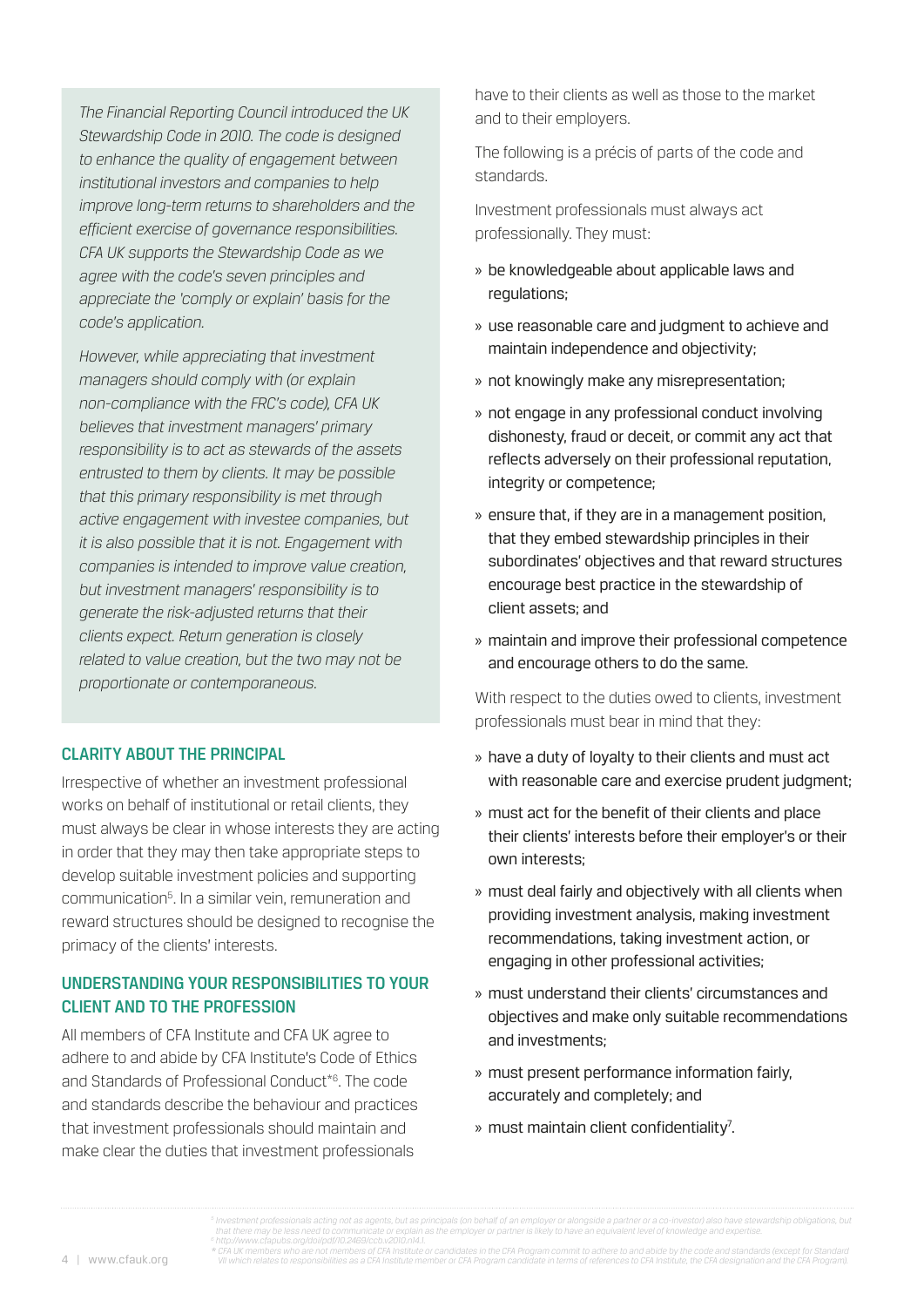All CFA Institute members must complete a professional conduct statement annually to retain active membership. That statement requires members to state whether or not they have been the subject of any complaint, investigation, ban or other legal process in the prior two years. The statement is a critical step in permitting the operation of CFA Institute's professional conduct programme and is an important mechanism for reminding members about their ethical and professional responsibilities.

Investment professionals who wish to reinforce that revision might undertake a self-audit against the code and standards, highlighting areas in which they feel that their performance could be improved. Local CFA member societies should provide opportunities for members to raise their concerns and receive mentoring or guidance from experienced investment professionals across different areas of the code and standards.

#### Operating as a good steward

Stewardship requires the right framework to function well. Fundamentally, investment firms need to be adequately resourced to ensure that client assets will be safeguarded. Policies and procedures should be in place that will allow firms to have the human, financial, IT and administrative resources in place to serve clients well.

Individual investment professionals (other than those acting in senior management or director roles) may feel that they are unable to influence firms' ability to operate effectively on clients' behalf. However, all investment professionals will have some experience of one or more of their firms' investment policies and processes; their recruitment, retention and compensation policies; and their policies and processes for valuation, performance reporting and client communication.

The principles of business that the FSA sets down in its handbook and which then govern the specific Conduct of Business obligations for investment firms make it clear that firms must:

- » conduct their business with integrity and with due skill, care and diligence;
- » take reasonable care to organise and control their affairs responsibly and effectively, with adequate risk management systems;
- » maintain adequate financial resources, observe proper standards of market conduct and deal with their regulators in an open and cooperative way;
- » arrange adequate protection for client assets, pay due regard to the interests and information needs of their clients and communicate information to them in a way which is clear, fair and not misleading; and
- » manage conflicts of interest fairly and must take reasonable care to ensure the suitability of its advice and discretionary decisions.

Investment professionals acting as good stewards will help their firms meet these obligations by participating in reviews of the systems and controls that their firms operate and by working within appropriate sets of systems and controls.

#### Understanding your client

The Financial Services Authority (FSA) January 2011 guidance consultation on Assessing Suitability8 observed 'the high number of unsuitable investment selections we see in the pensions and investment markets is still a significant concern.' The FSA report noted that the primary fault was the 'failure to collect and properly account for all the information relevant to assessing the risk a customer is willing and able to take'. Typically, there were failures to take account of the capacity for loss and in operating risk profiling tools. Even where risk was properly assessed, there were then failures to select products matching the correctly assessed level of risk.

CFA Institute's code and standards make it clear that in relation to suitability, when members and candidates are in an advisory relationship with a client, they must:

- » make a reasonable inquiry into a client's or prospective client's investment experience, risk and return objectives, and financial constraints prior to making any investment recommendation or taking investment action and must reassess and update this information regularly;
- » determine that an investment is suitable to the client's financial situation and consistent with the client's written objectives, mandates, and constraints before making an investment recommendation or taking investment action;

<sup>&</sup>lt;sup>7</sup> This is a précis of the code and standards. To read the full code and standards visit http://www.cfapubs.org/doi/pdf/10.2469/ccbv2010.n14.1.<br>® The Financial Services Authority (FSA) January 2011 guidarior on Assessing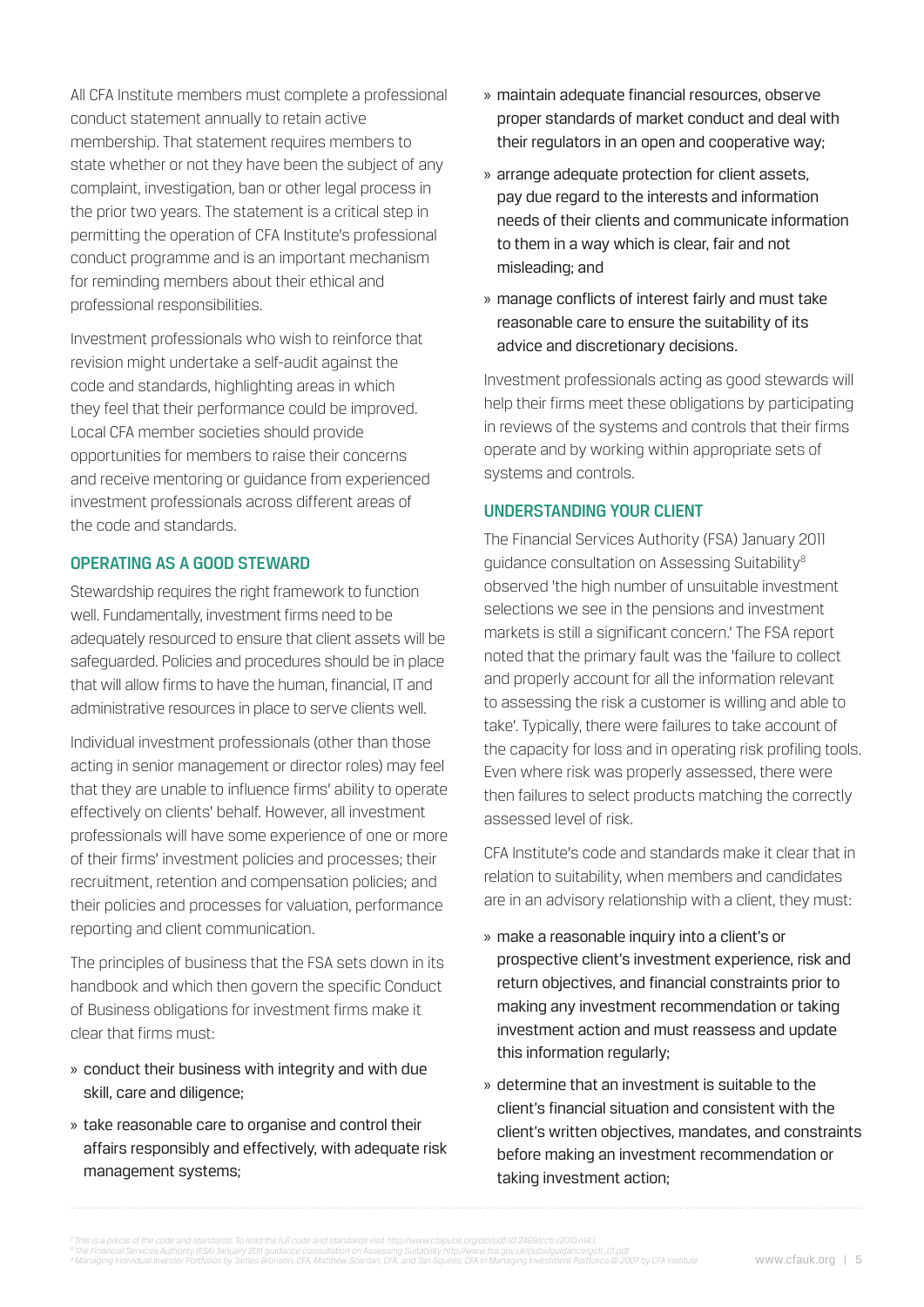- » judge the suitability of investments in the context of the client's overall assets, liabilities, income and expenditure; and
- » when managing a portfolio to a specific mandate, strategy, or style, they must make only investment recommendations or take only investment actions that are consistent with the stated objectives and constraints of the portfolio.

A good first step towards meeting these requirements is to prepare an investment policy statement for clients. As stated in CFA Institute's reading on *Managing Individual Investor Portfolios*<sup>9</sup> , 'the investment policy statement is a client-specific summation of the circumstances, objectives, constraints and policies that govern the relationship between adviser and investor.'

In constructing a statement, the client and the adviser need to reconcile investment objectives, risk tolerance and portfolio constraints. Calculation of a client's required return involves multiple assumptions (about, for example, the future value of current assets, the sustainability of income, the rate of inflation, interest rates and the client's time horizon). These assumptions should be reviewed, tested and (if necessary) amended regularly in order for an investment professional to continue to serve a client effectively as a steward of their assets.

It is also important to make sure that clients understand the sensitivity of the assumptions that are being used. For example, a 0.5% difference in the growth estimate for an asset with a 50-year time horizon is much more significant than one with a five-year term. It is important that clients understand the likely relative impact of the various assumptions on the potential outcomes. Alongside the need to review the assumptions used in developing the statement, the client's willingness or ability to take on risk is also likely to change over time and must be regularly reviewed.

A client's ability to take on risk depends on their time horizon, the relative critical importance of their goals and their ability to bear loss. A longer time horizon allows a client to take on potentially more volatile investments as there is greater opportunity for the client's performance to recover from periods of investment shortfall. The client's ability to bear losses – not just a failure to achieve the hoped for returns – will

also be a key determinant of the appropriate level of risk for an investment professional to recommend.

A client's willingness to take on risk can be more difficult to assess. An investment firm might consider undertaking risk profiling so as to ensure a consistency of advice relative to understood risk. However, where risk profiling tools are employed, firms should review their output carefully to assess whether or not the results are consistent with ultimate client behaviour<sup>10</sup>. Finalised FSA guidance from March 2011<sup>11</sup> noted that some firms using questionnaires arrived at inappropriate interpretations due to poor question construction and inappropriate weighting of responses. Of the 11 risk-profiling tools that the FSA reviewed, nine were found to have weaknesses that could lead to flawed outputs. Where firms use risk profiling they should understand its limitations and complement it with other suitability assessment and 'know your customer' processes.

As stated earlier, the suitability of an investment (based on its anticipated risk/return profile and that of the client) must be judged on the basis of the client's total assets, liabilities, income and expenditure and should take account of other criteria such as the client's liquidity requirements, their tax status, their time horizon, their legal and regulatory environment and any unique circumstances that apply.

A good steward will also understand that clients want more than just a time horizon appropriate targeted risk-adjusted return. They also require high standards of communication and reporting so that they can understand the investment process and can observe the outcomes of that process. They want regular, clear communication about performance and about fees.

They may also want the unexpected. As Meir Statman pointed out in his August 2004 paper *What do investors want?*12 'Diners want more than the utilitarian benefits of low cost and high nutrition when they choose restaurants'. Investors may enjoy the status that is conferred by their choice of investment manager or investments, or they may want to express their social views by having a preference for socially responsible investments. In short, investors' utility functions may be unexpectedly complex and a good steward of their client's assets will bear that in mind.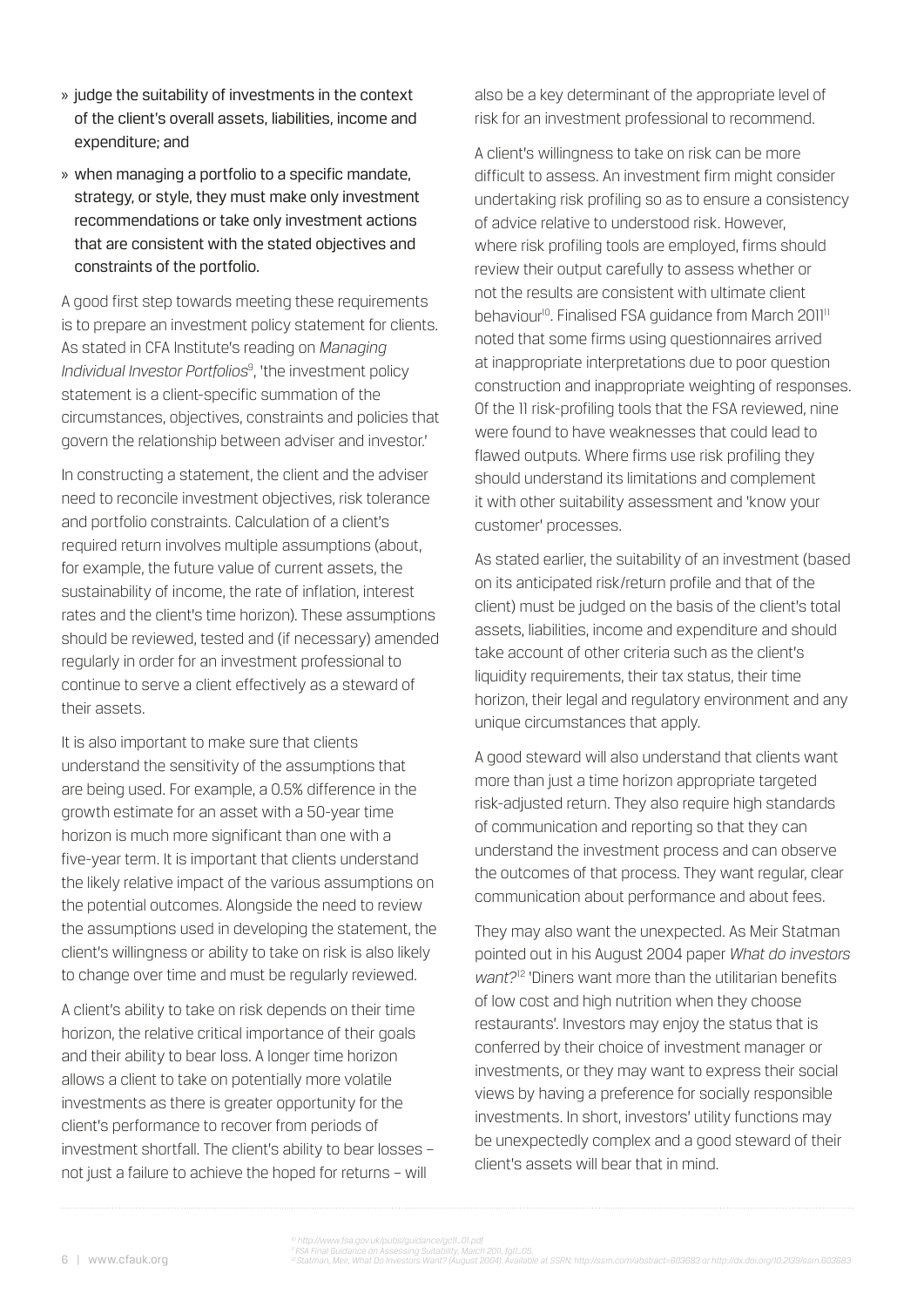*This paper comments primarily on the relationship between fund manager and client that necessitates an advisory aspect. Some clients appoint a third party adviser who is responsible for assisting them with the articulation of their investment objectives and, in such instances, there is a more limited or no advisory role for the fund manager. For example:* 

*A fund manger may be given a specialist mandate that would not be suitable for the entirety of the client portfolio, but has been deemed an appropriate constituent within a broader portfolio.* 

*A fund manager may solely be responsible for the management of a collective investment scheme into which an investor has invested based on separately received advice.*

In these circumstances, good stewardship is delivered through adherence to the fund's stated investment restrictions, objectives and processes and through clear, accurate and frequent communication with the investor(s). Where the fund in question is a pooled vehicle, good governance requires the fair treatment of all parties within the vehicle. (This is likely to require the publication of pre-stated redemption practices).

#### Establishing client expectations

As good stewards, investment professionals take care to understand their client's requirements, risk appetite and constraints, to develop and deliver appropriate investment policies and to execute these in a responsible and sustainable manner within an appropriate framework of policies and processes.

But, stewardship also entails taking care to explain the limitations of the services that will be provided to the client so that expectations of both client services and performance can be set at the right level and so that the client understands well what they are paying for and what they are paying.

Investment professionals' clients need to be aware of how they will be served, the actions that will be taken in their interest and how they will be charged. They also need to be aware of the risks to which their capital will be exposed. Just as in medicine, investment professionals need to secure informed consent for their actions. While investment professionals do not hold their clients' lives in their hands, they are entrusted with their clients' capital and have an ethical obligation to ensure that their clients understand how they will manage that capital (both in terms of the investment approach and administratively) and the risks that are entailed. The concept of informed consent and practical advice on how it might be secured is covered in a separate CFA UK position paper.

A primary requirement of stewardship is that the client is clear about the extent of the services that will be provided.

All clients should expect asset allocation appropriate to the investor as described by an investment policy statement or clear mandate guidelines, careful security selection (taking account of any pre-established constraints), performance measurement against an appropriate benchmark and the regular review of their requirements. Dealing, settlement, custody and reporting arrangements also need to be explicitly discussed and the purpose and value of client dealing commission should be made clear. Similarly, the arrangements under which the client's assets will be maintained in a ring-fenced manner so that they are easily identifiable (and any circumstances where this might not be the case) need to be documented and communicated to the client with firms also providing transparency about outsourcing arrangements (and their contingency plans in case of the failure of those arrangements). Last, any conflicts to which the investment manager or adviser might be exposed should also be disclosed in full and the appropriate policies for managing such conflicts should be shared with the client.

Section VI of CFA Institute's Code of Ethics and Standards of Professional Conduct addresses conflicts of interest directly and requires their full and fair disclosure. CFA UK's paper on conflicts of interest considers how good stewards may best manage conflicts and, where avoidance is impossible, can implement full and fair disclosure.

But not only do clients need clear information about the services that will be offered, they also require a reasonable understanding of the outcomes those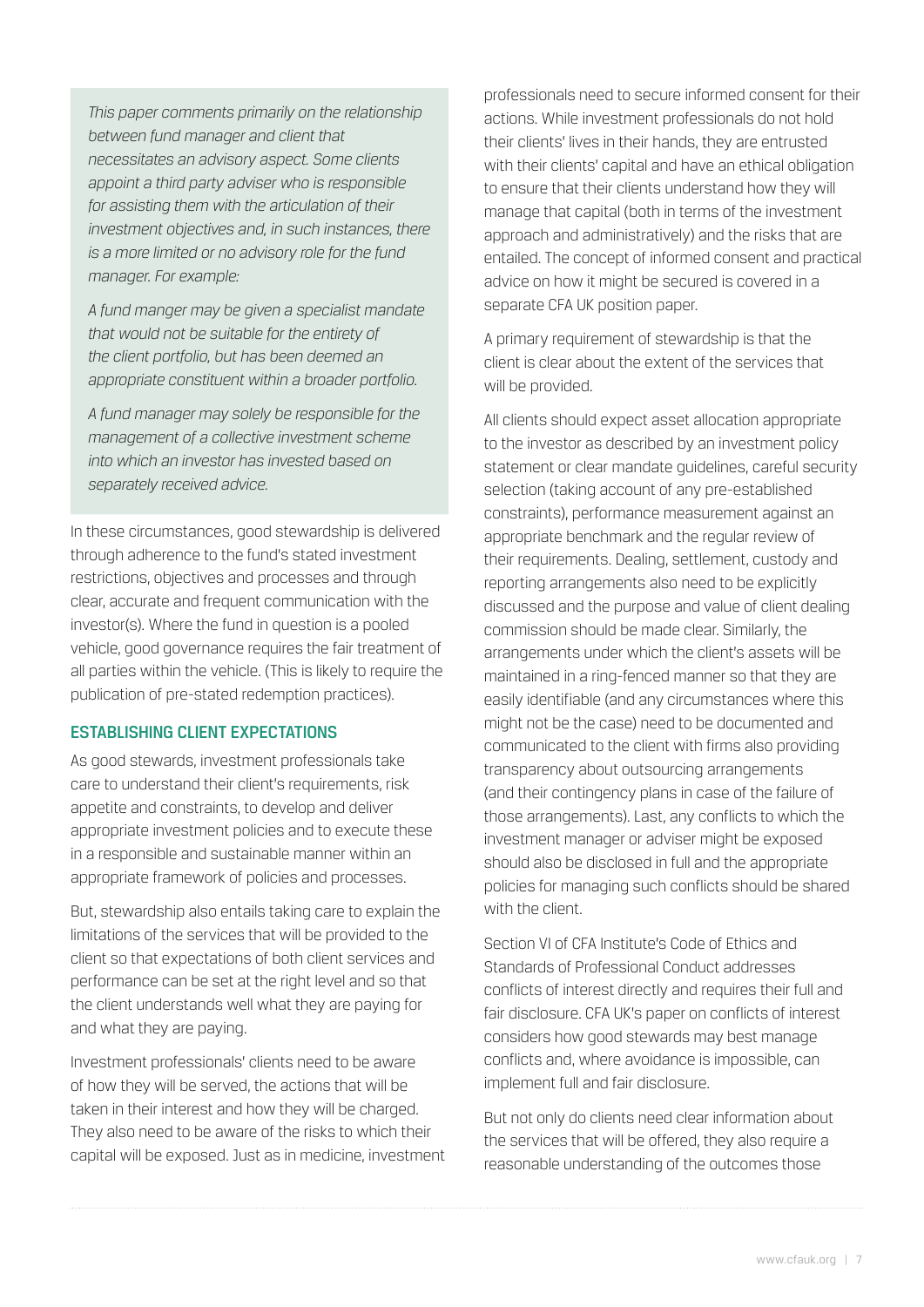services will generate and the risks that will be borne through the operation of the services. Most obviously, clients need to be aware of the risk that they may not achieve their risk-adjusted return objective over their targeted time horizon. Beyond that, though, they also need to be notified about the risks that they face in addition to market and, where appropriate, active management risk – notably counterparty risk, liquidity risk and operational risk. Clients need to be informed of the measures in place to mitigate these risks.

Managers and advisers may be able to do more to control these risks than they can to mitigate market risk, but clients still need to be aware of the potential impact of such risks. They also need to be reminded (if appropriate) that many of the most important risks that they face relate not to their assets, but to their liabilities. As stated before, the potential risks to client income and to their liability profile need to be carefully considered and regularly reviewed.

Market returns and market risk are not the only determinants of client outcomes. Costs also have an impact and need to be fully and clearly communicated. Fees and charges should be transparent and should be aligned with clients' interests. Annual management charges should be sufficient to meet the investment firm's costs and to provide a competitive margin. Performance fees might be applied where there is evidence of a reasonable likelihood that they will be exceeded by the additional manager performance that they are designed to encourage. Investment firms should work hard to ensure performance structures closely align the client and investment manager's utility functions. Last, clients and potential clients should consider providing worked examples of the likely level of fees and charges under different performance scenarios.

Not only should fees and charges be transparent and aligned with clients' interests, it is also important that investment professional's compensation structures are linked to client outcome and not just to outcomes for the firm. So, bonuses might be linked to the achievement of client objectives (as well as or instead of firm objectives) and a portion of bonus payments should be deferred over several years to encourage the maintenance of performance on clients' behalf

over that period. In addition, bonus payments might be made in the form of co-investments in the funds in which the client is invested.

Considerations that stewards should take into account when implementing and communicating fees, charges and compensation structures are described in a separate CFA UK position paper.

# Meeting expectations

It is critically important then that investment professionals do what they say they will do – provide appropriate, informed advice; develop suitable investment policies; execute those policies accurately and carefully; ensure the safe custody of client assets and the appropriate management of client monies; communicate effectively and return regularly to review the client's needs in the context of their total portfolio.

Whenever possible, investment professionals will also deliver the risk-adjusted return that the client seeks. That will not always be possible. Where it is possible, it may involve greater variability than anticipated in the pattern of returns and/or periods of under- or overperformance. Where managers and advisers have established an expectation that returns may be volatile (and may disappoint on occasion) and then deliver clear reporting on the causes of poor (or better than expected) performance, clients are more likely to maintain their trust in the manager as a steward of their assets. Maintaining that trust should be in the client's best interests as it should permit the application of an investment approach that matches their time horizon and should also reduce the likelihood that the client may chase returns and enter a disappointing pattern of selling low and buying high.

Finally, it is also important to note that clients and ultimate beneficiaries are not alone in having expectations of investment professionals. Fellow professionals, too, will expect their counterparts and colleagues to maintain high standards of professional behaviour and to respect their responsibilities to their clients and to the profession.

Good stewards of their clients' assets will take care to understand their clients, to establish reasonable expectations and will endeavour to meet or surpass those expectations. By doing so, they will earn